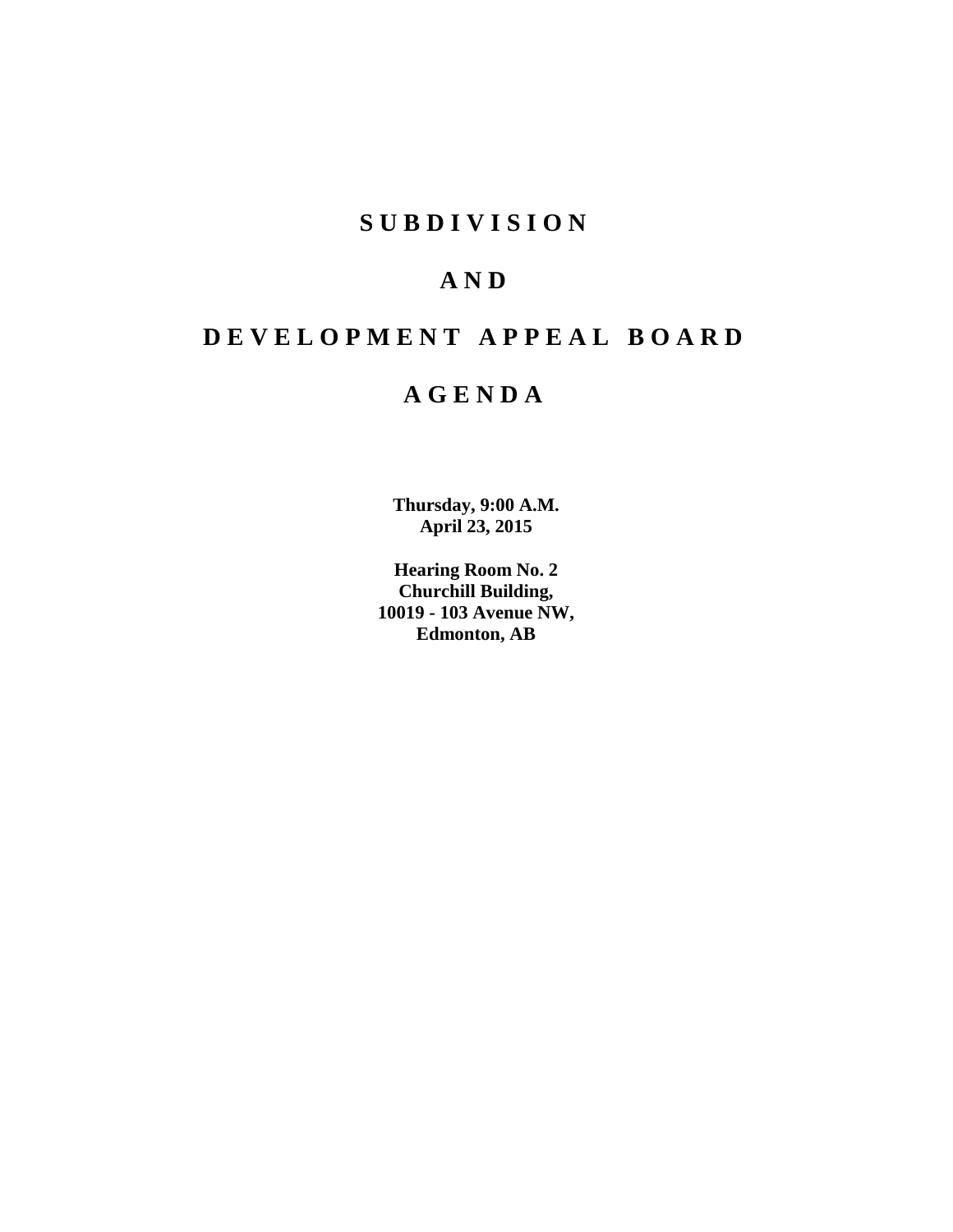### **SUBDIVISION AND DEVELOPMENT APPEAL BOARD HEARING ROOM NO. 2**

| 9:00 A.M. | $SDAB-D-15-082$ | Construct a Semi-detached House with Basement<br>Development (NOT to be used as an additional<br>Dwelling) and to demolish a Single Detached House<br>and Detached Garage (6.77m x 3.76m) |
|-----------|-----------------|-------------------------------------------------------------------------------------------------------------------------------------------------------------------------------------------|
|           |                 | 10315 - 154 Street NW<br>Project No.: 168611706-001                                                                                                                                       |
|           |                 |                                                                                                                                                                                           |
|           |                 |                                                                                                                                                                                           |

*NOTE: Unless otherwise stated, all references to "Section numbers" in this Agenda refer to the authority under the Edmonton Zoning Bylaw 12800.*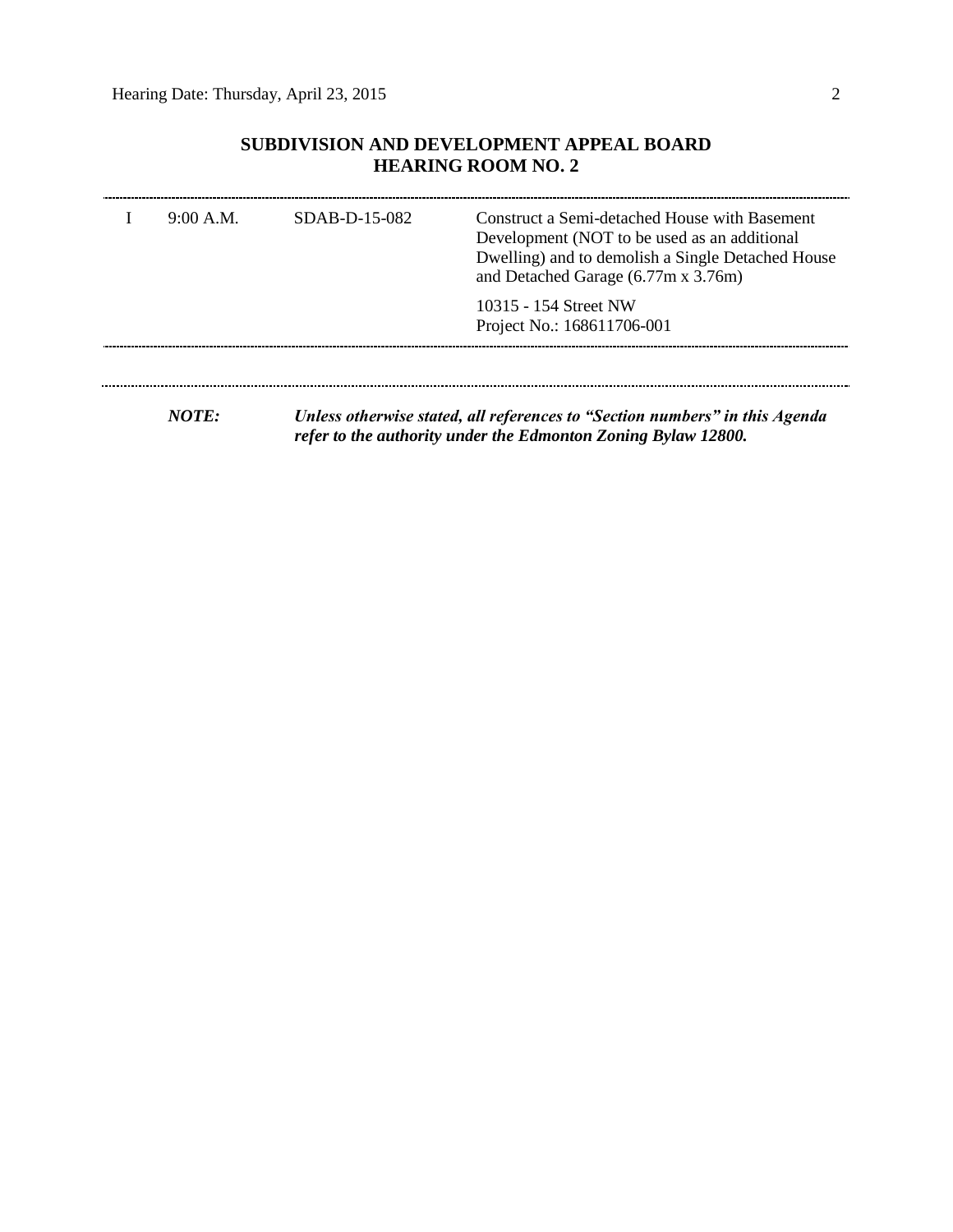#### **ITEM I: 9:00 A.M. FILE: SDAB-D-15-082**

#### AN APPEAL FROM THE DECISION OF THE DEVELOPMENT OFFICER BY AN ADJACENT PROPERTY OWNER

APPLICATION NO.: 168611706-001 APPLICATION TO: Construct a Semi-detached House with Basement development (NOT to be used as an additional Dwelling) and to demolish a Single Detached House and Detached Garage (6.77m x 3.76m) DECISION OF THE DEVELOPMENT AUTHORITY: Approved with conditions DECISION DATE: March 18, 2015 DATE OF APPEAL: March 30, 2015 NOTIFICATION PERIOD: March 24, 2015 through April 6, 2015 RESPONDENT: Tech View Homes Ltd ADDRESS OF RESPONDENT: 10315 - 154 Street NW MUNICIPAL DESCRIPTION OF SUBJECT PROPERTY: 10315 - 154 Street NW LEGAL DESCRIPTION: Plan 5306HW Blk 24 Lot 4 ZONE: RF2 Low Density Infill Zone OVERLAY: Mature Neighbourhood Overlay STATUTORY PLAN: N/A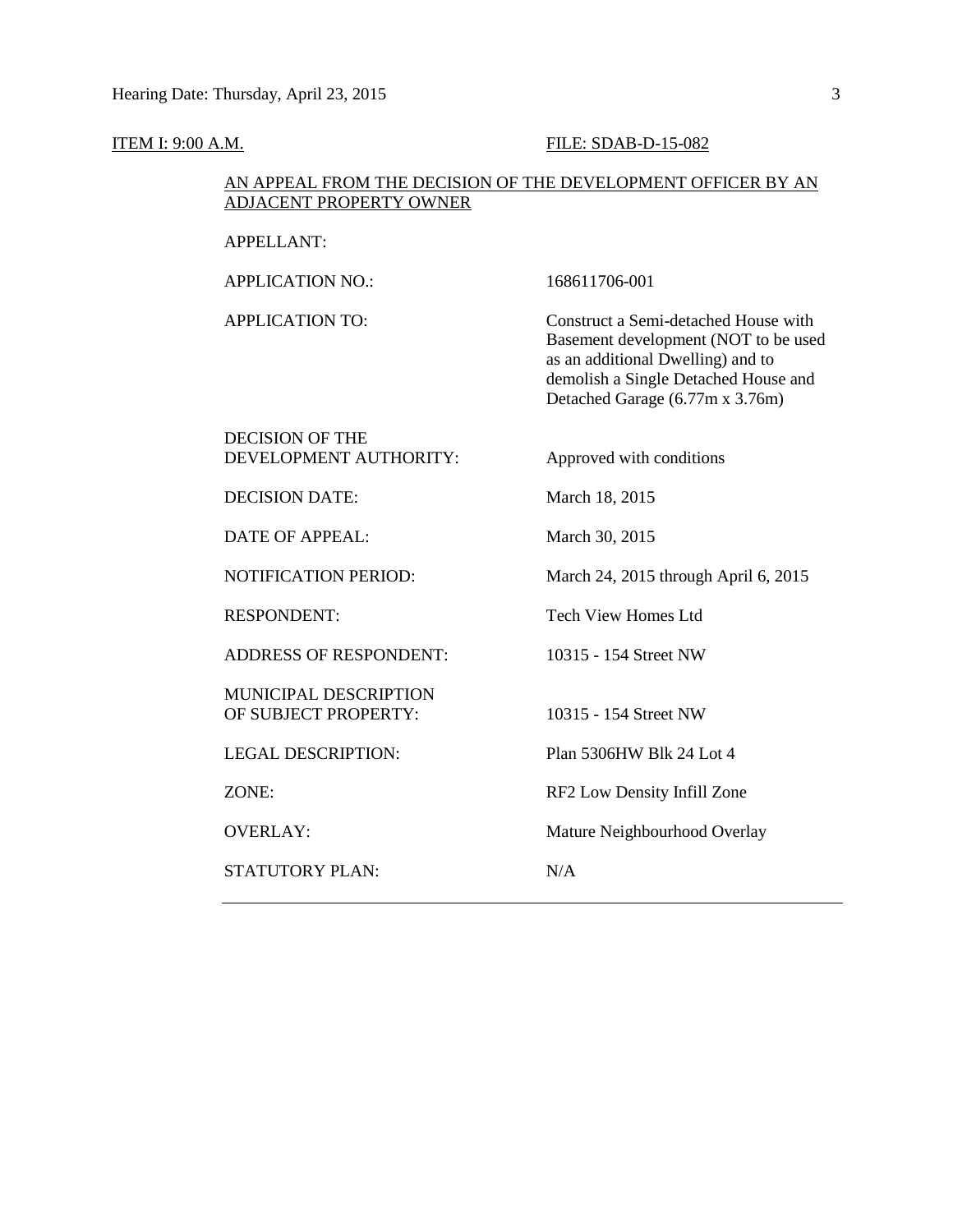#### DEVELOPMENT OFFICER'S DECISION

APPROVED - The proposed development is approved subject to the following conditions:

This Development Permit authorizes the development of a Semi-Detached House with Basement Development (NOT to be used as an additional Dwelling) and to demolish a Single Detached House and Detached Garage (6.77m x 3.76m). The development shall be constructed in accordance with the stamped and approved drawings.

The height of the principal building shall not exceed 8.6 m nor 2 1/2 Storeys as per the Height definition of Section 6.1(49) of the Edmonton Zoning Bylaw 12800.

Any future deck enclosure or cover requires a separate development and building permit approval.

Any future basement development may require Development and Building Permit approvals.

Platform Structures greater than 1.0 m above Grade shall provide privacy screening to prevent visual intrusion into adjacent properties.

The maximum number of Dwellings per lot and applicable density regulations shall be as follows: Where Semi-detached Housing and Duplex Housing are allowed in this Zone, a maximum of two Dwellings per lot or and where Single Detached Housing is developed in this Zone, a maximum of one Dwelling per Site, and, where the provisions of this Bylaw are met, up to one Secondary Suite, Garage Suite or Garden Suite shall be allowed. Reference Section 140.4 (17)(b)

Semi-detached Housing requires 2 on-site parking spaces per Dwelling and may be in tandem to the attached garage. (Reference Section: 54.2(3))

On-Site parking shall be provided by means of one of the following options in accordance with the regulations of Section 50 of this Bylaw:

a. On-Site parking may be provided within a Garage. A mutual Garage may be constructed on the common property line to the satisfaction of the Development Officer;

b. On-Site parking may be provided by means of a Garage pad. A Garage pad shall not be constructed over a common property line; or

c. On-Site parking may be provided by means of a Parking Area, the dimensions of which shall conform to the off-street parking space requirements of Section 54.2(4) of this Bylaw. The Parking Area shall include an underground electrical power connection with outlet on a post approximately 1.0 m in Height, located within 1.0 m of the Parking Area.

A hard surface walkway is required between the Garage, Garage pad, or Parking Area and an entry to the Dwelling.

Except for the hardsurfacing of driveways and/or parking areas approved on the site plan for this application, the remainder of the site shall be landscaped in accordance with the regulations set out in Section 55 of the Zoning Bylaw.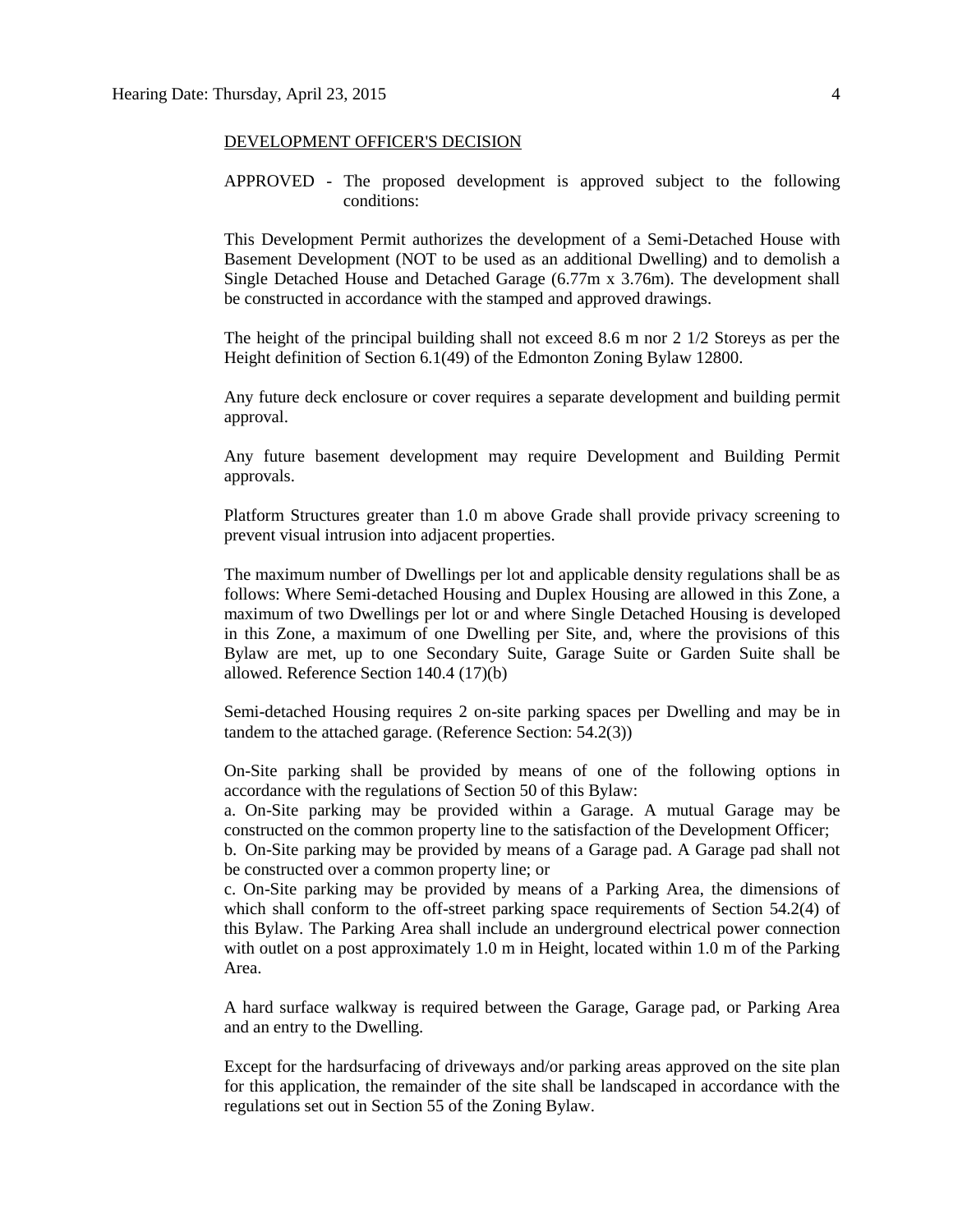Notwithstanding the Landscaping regulations of Section 55 of this Bylaw, where new development consists of replacement or infill within areas of existing housing, Landscaping shall be implemented as a component of such new development in order to replace vegetation removed during construction or to reinforce an established Landscaping context in the area. (Reference Section 140.4(16))

An approved Development Permit means that the proposed development has been reviewed only against the provisions of the Edmonton Zoning Bylaw. It does not remove obligations to conform with other legislation, bylaws or land title instruments such as the Municipal Government Act, the ERCB Directive 079, the Edmonton Safety Codes Permit Bylaw or any caveats, covenants or easements that might be attached to the Site.

#### Notes:

-Lot grades must match the Engineered approved lot grading plans for the area. Contact Drainage Services at 780-496-5500 for lot grading inspection inquiries.

-The development of a Secondary Suite(s) in a Semi Detached House is prohibited by the Edmonton Zoning Bylaw 12800. There may be an inspection in the future to ensure that no illegal suite has been developed.

-Unless otherwise stated, all above references to section numbers refer to the authority under the Edmonton Zoning Bylaw 12800.

#### **VARIANCE:**

Semi-detached Housing shall be located: on Corner Sites; on Sites abutting an arterial or service road; where both Side Lot Lines abut existing Duplex or Semi-detached Housing; or where a minimum of one Side Lot Line: abuts a Site where Row Housing, Apartment Housing, or a commercial Use is a Permitted Use; or is not separated from a Site where Row Housing, Apartment Housing or a commercial Use is a Permitted Use by a public roadway, including a Lane, more than 10.0 m wide.

The property does not meet any of the above criteria.

Note: A variance was granted for this Development Permit pursuant to Sections 11.3 and 11.4. Subject to the right of appeal the permit is NOT VALID until the required Notification Period expires (date noted below) in accordance with Sections 21.1 and 17.1.

#### APPELLANT'S SUBMISSION

Current development approval required relaxation of current bylaws. The decision for relaxation is not based in the constraints provided in the relevant sections of 11.3 and 11.4. Past approvals and developments of the same nature have caused interference and affected use, enjoyment and value of neighbouring properties.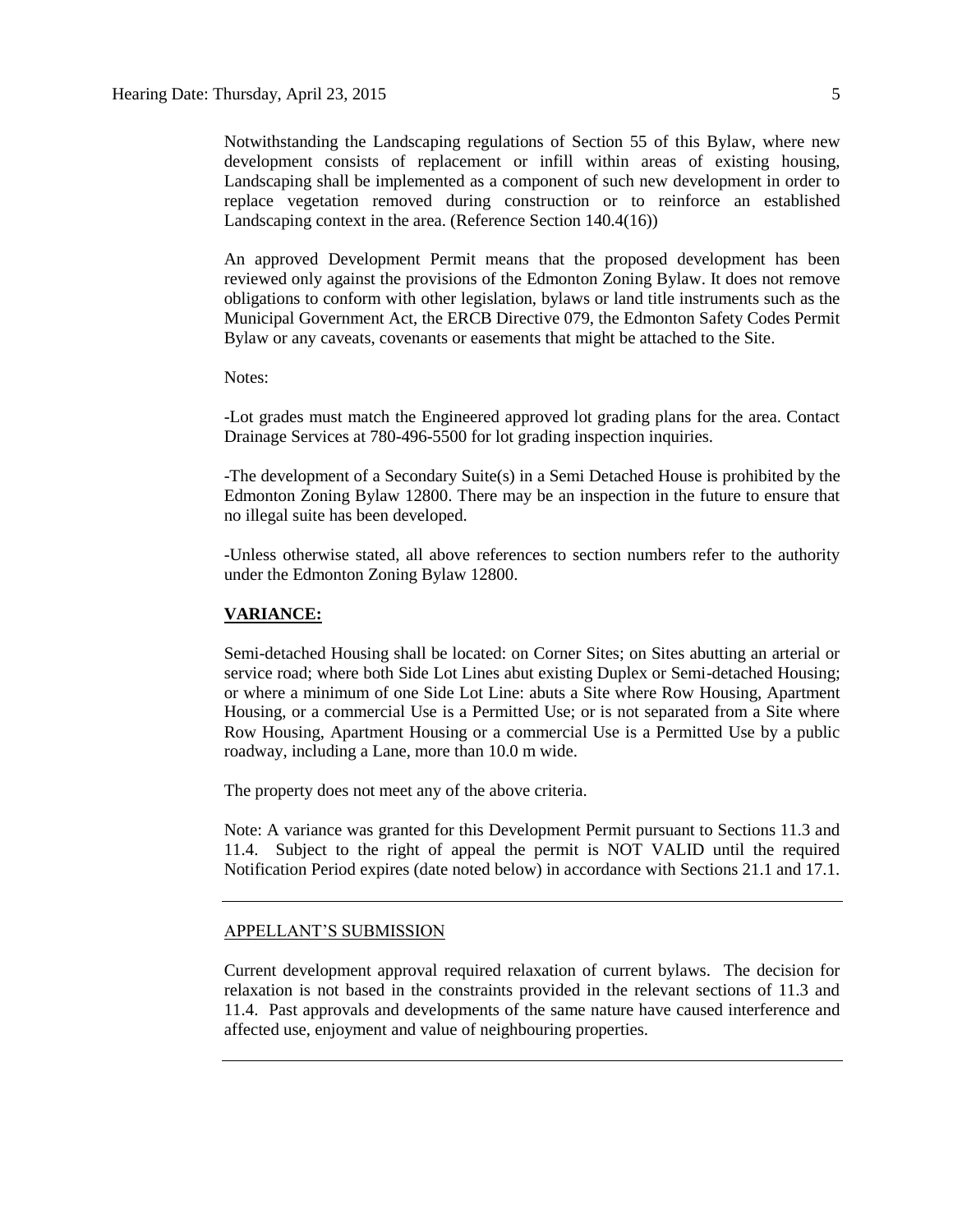#### SUBDIVISION AND DEVELOPMENT APPEAL BOARD OFFICER'S COMMENTS

**Semi-detached Housing** is a Permitted Use in the RF2 Low Density Infill Zone, Section 120.2(5).

Under Section 7.2(8), **Semi-detached Housing** means development consisting of a building containing only two Dwellings joined in whole or in part at the side or rear with no Dwelling being placed over another in whole or in part. Each Dwelling has separate, individual, and direct access to Grade. This type of development is designed and constructed as two Dwellings at the time of initial construction of the building. This Use Class does not include Secondary Suites or Duplexes.

This application was approved by the Development Officer subject to conditions.

Pursuant to Section 11.3 and 11.4 and subject to the right of appeal to the Subdivision and Development Appeal Board, Section 21.1, the Development Officer granted the following variance:

Section 120.4(4) states Semi-detached Housing shall be located:

- a. on Corner Sites;
- b. on Sites abutting an arterial or service road;
- c. where both Side Lot Lines abut existing Duplex or Semi-detached Housing; or
- d. where a minimum of one Side Lot Line:
	- i. abuts a Site where Row Housing, Apartment Housing, or a commercial Use is a Permitted Use; or
	- ii. is not separated from a Site where Row Housing, Apartment Housing or a commercial Use is a Permitted Use by a public roadway, including a Lane, more than 10.0 metres wide.

#### **The Development Officer determined the locational criteria in Section 120.4(4) are not met and granted a variance relaxing the locational criteria.**

The submitted Plot Plan created by Alberta Geomatics Ltd., dated February 20, 2015 shows that the subject site has a Site Width of 15.24 metres and a Site depth of 45.05 metres. The proposed Semi-detached House is located 6.76 metres from the (west) Front Lot Line, 1.52 metres from the (north) Side Lot Line, 1.52 metres from the (south) Side Lot Line, and 22.90 metres from the (east) Rear Lot Line.

Section 120.1 states the purpose of the RF2 Low Density Infill Zone is to retain Single Detached Housing, while allowing infill on narrow lots, including Secondary Suites under certain conditions.

Section 814.1 states the purpose of the Mature Neighbourhood Overlay is to ensure that new low density development in Edmonton's mature residential neighbourhoods is sensitive in scale to existing development, maintains the traditional character and pedestrian-friendly design of the streetscape, ensures privacy and sunlight penetration on adjacent properties and provides opportunity for discussion between applicants and neighbouring affected parties when a development proposes to vary the Overlay regulations.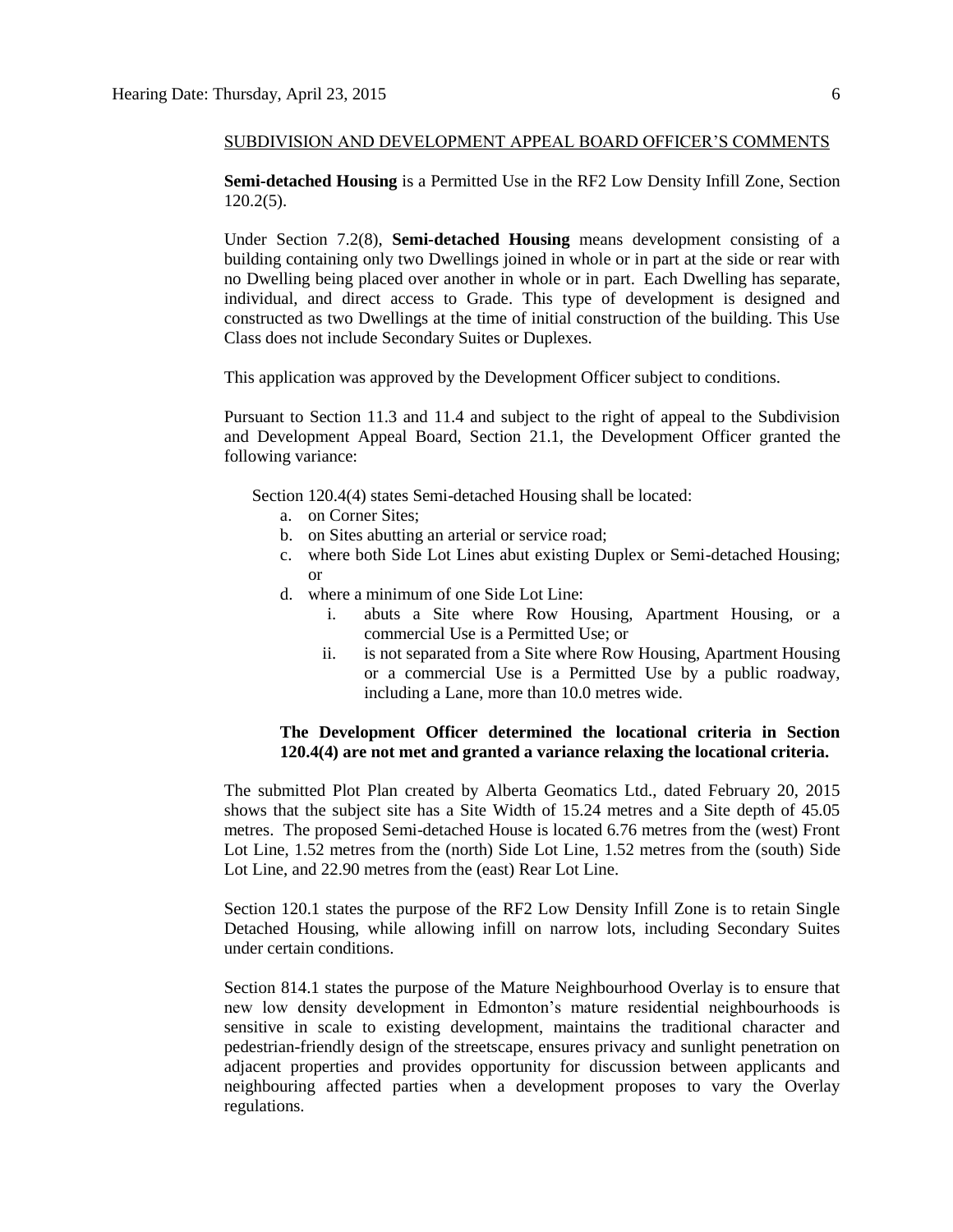#### NOTICE TO APPLICANT/APPELLANT

Provincial legislation requires that the Subdivision and Development Appeal Board issue its official decision in writing within fifteen days of the conclusion of the hearing. Bylaw No. 11136 requires that a verbal announcement of the Board's decision shall be made at the conclusion of the hearing of an appeal, but the verbal decision is not final nor binding on the Board until the decision has been given in writing in accordance with the Municipal Government Act.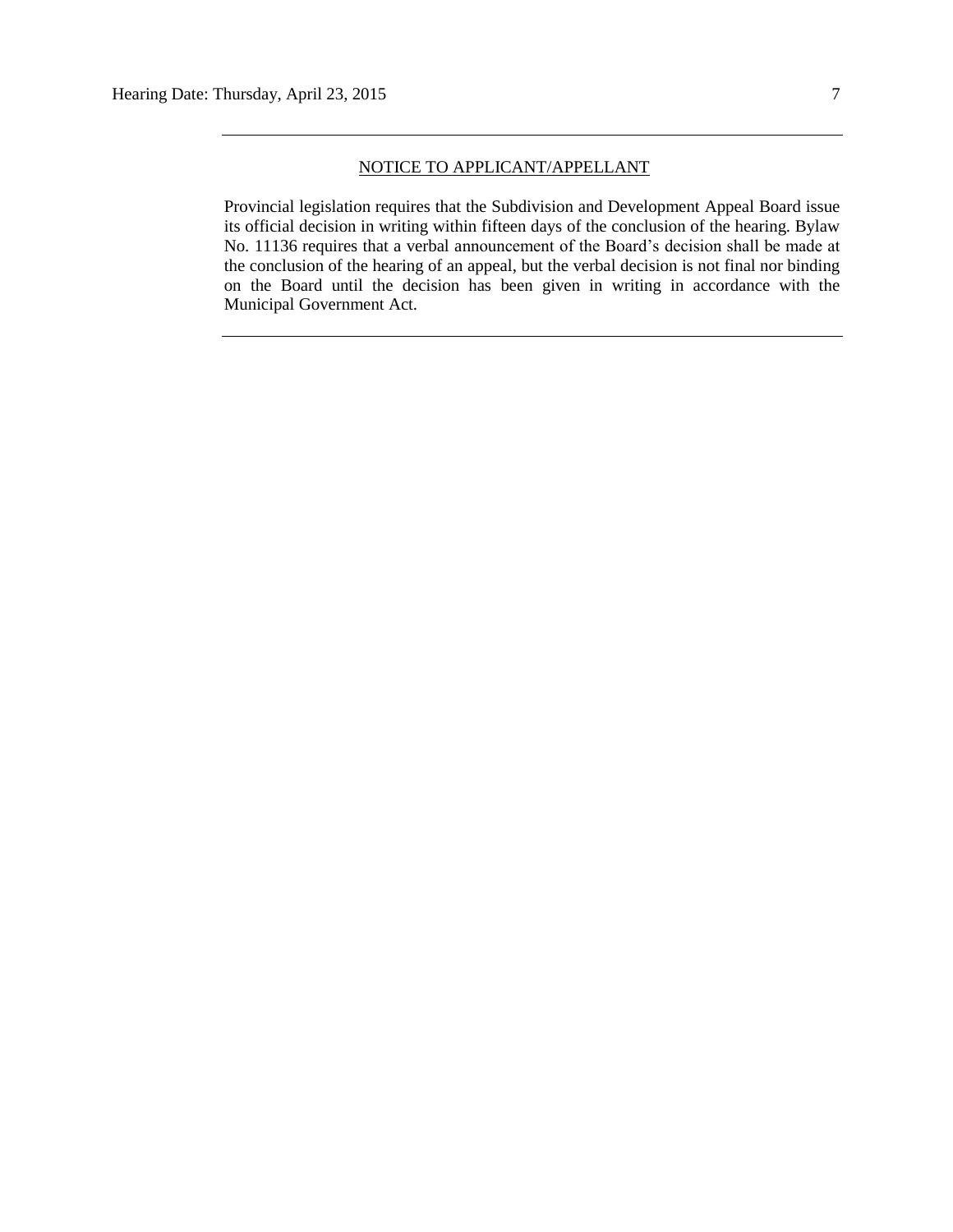

Hearing Date: Thursday, April 23, 2015 8